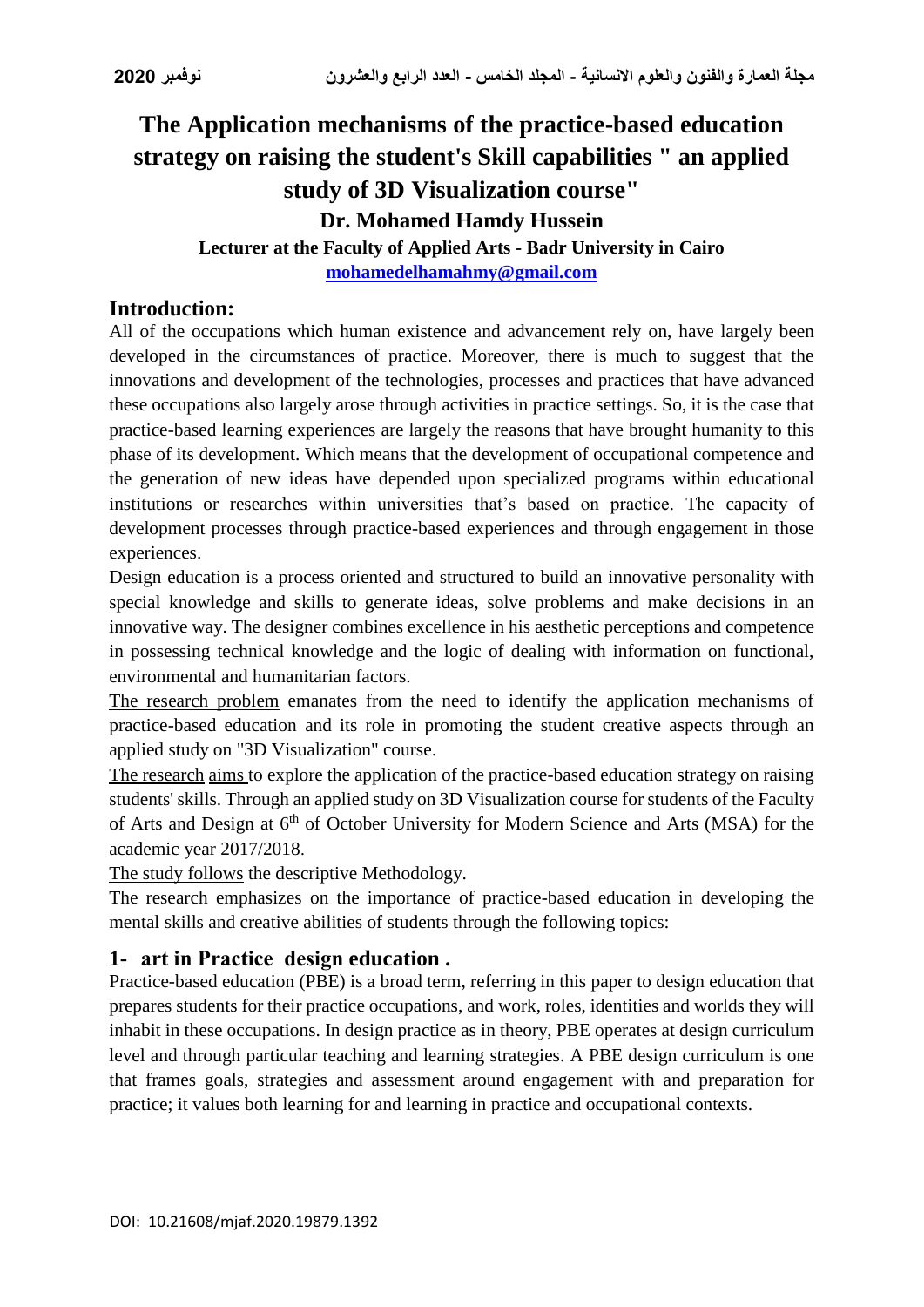# **2- Characteristicsof practice-based education strategy in design**

Despite the considerable enthusiasm for the general concept of practice-based education in education, they are a relatively recent development in education, and many educators are not well versed in why practice-based education are important for increasing student outcomes, how practice-based education are identified, and how they might be implemented broadly? Before exploring these issues, we briefly discuss the evolution of terminology related to practice-based education to clarify the meaning of the term.

We consider best practice to mean instructional approaches recommended by experts or others that may or may not be evidence-based or effective. Although the popularity of the term best practice appears to signify a desire among educators to identify and implement instructional techniques that work, the term has been applied ubiquitously to intervention approaches that were recommended on the basis of theory, expert opinion, and personal experience, often in the absence of research support.

We use research-based practices as a broad term referring to educational approaches that are supported by research findings of some sort. In our conception of the term, research-based practices represent an advance over best practices because research-based practices must be supported by research. However, in contrast to evidence-based practices, research based practices can be supported by research findings of any kind. For example, a practice might be touted as research based even though it is supported by findings from studies of less than high methodological quality, studies that utilize research designs that do not address well the question of whether a practice works, or a single study?

The term evidence-based practices represent a systematic approach to determining which research based practices are supported by a sufficient number of research studies that (a) are of high methodological quality, (b) use appropriate research designs that allow for assessment of effectiveness, and (c) demonstrate meaningful effect sizes such that they give merit for educators' trust that the practice works. We use effective practices more abstractly to refer to those practices that actually result in meaningful outcome gains for the vast majority of students.

# **3- The application mechanisms of practice-based education strategy on 3D visualization course.**



**The relationship between basic concepts in design education**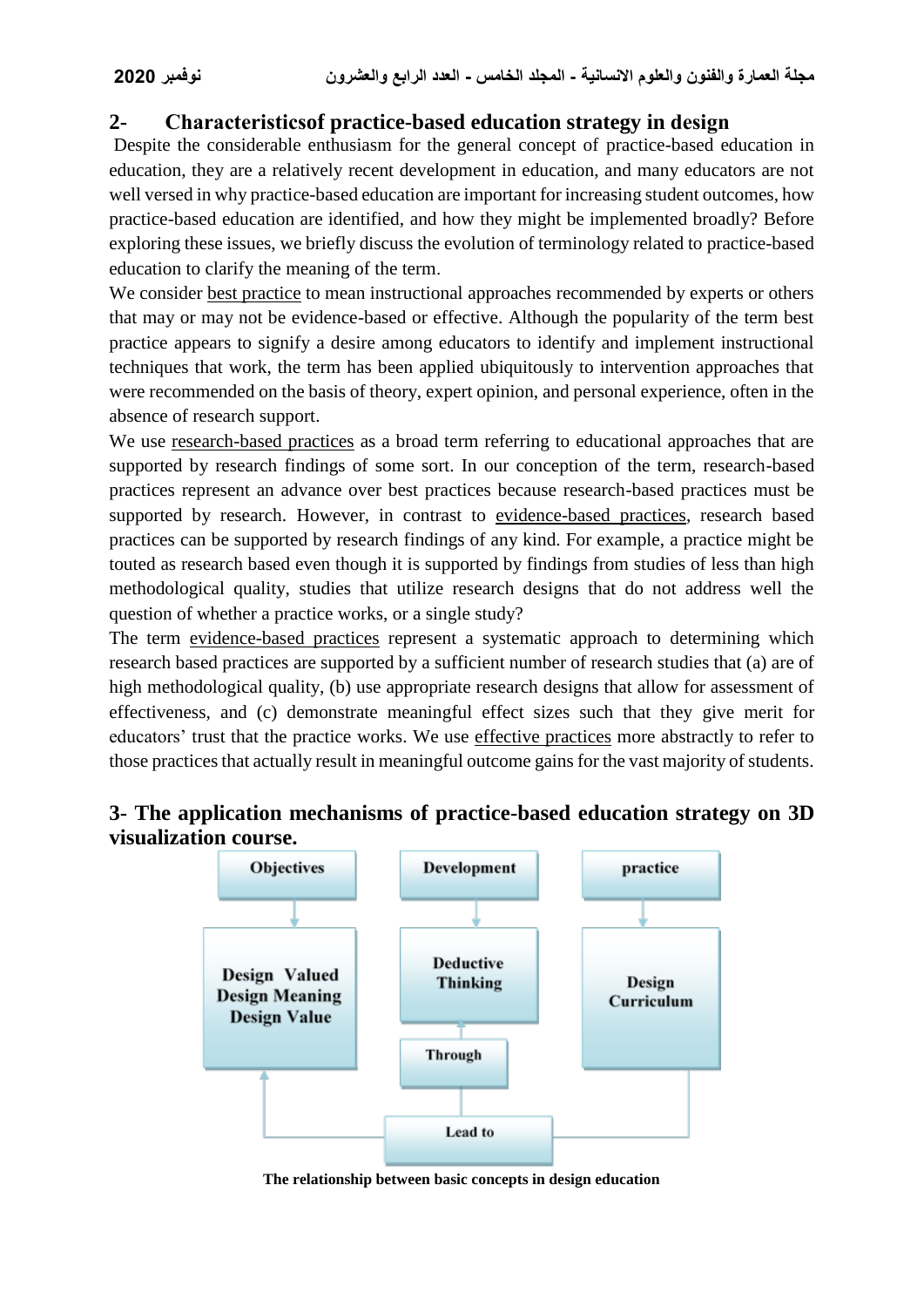practice-based education strategy encourages educators to facilitate students' engagement and bring empathy to show impacts on how successful students will be in expressing their needs and motivation toward learning. through:

1- Design their course by using combining theory and practice where course design is starting with learning objectives and goals and ends by measuring these goals.

2. prepare material and structure/format each class by including a variety of professional practice mechanisms for 3D visualization to engage students and being mindful of the diversity of learning styles and needs (e.g. mini-lecture, case study, scenario, question period, debate, etc.);

3- present information related to practice mechanisms for 3D visualization in a variety of ways, by bringing flexibility in delivering course content and provide flexibility in training and practice.

4. support and guide students in their learning by using technology.

## **Applied study on 3D Visualization at MSA University**



**Fig.1 Visualize the model by drawing with a pencil using silhouettes.**



**Fig.2 Visualize the model using a minimized model.**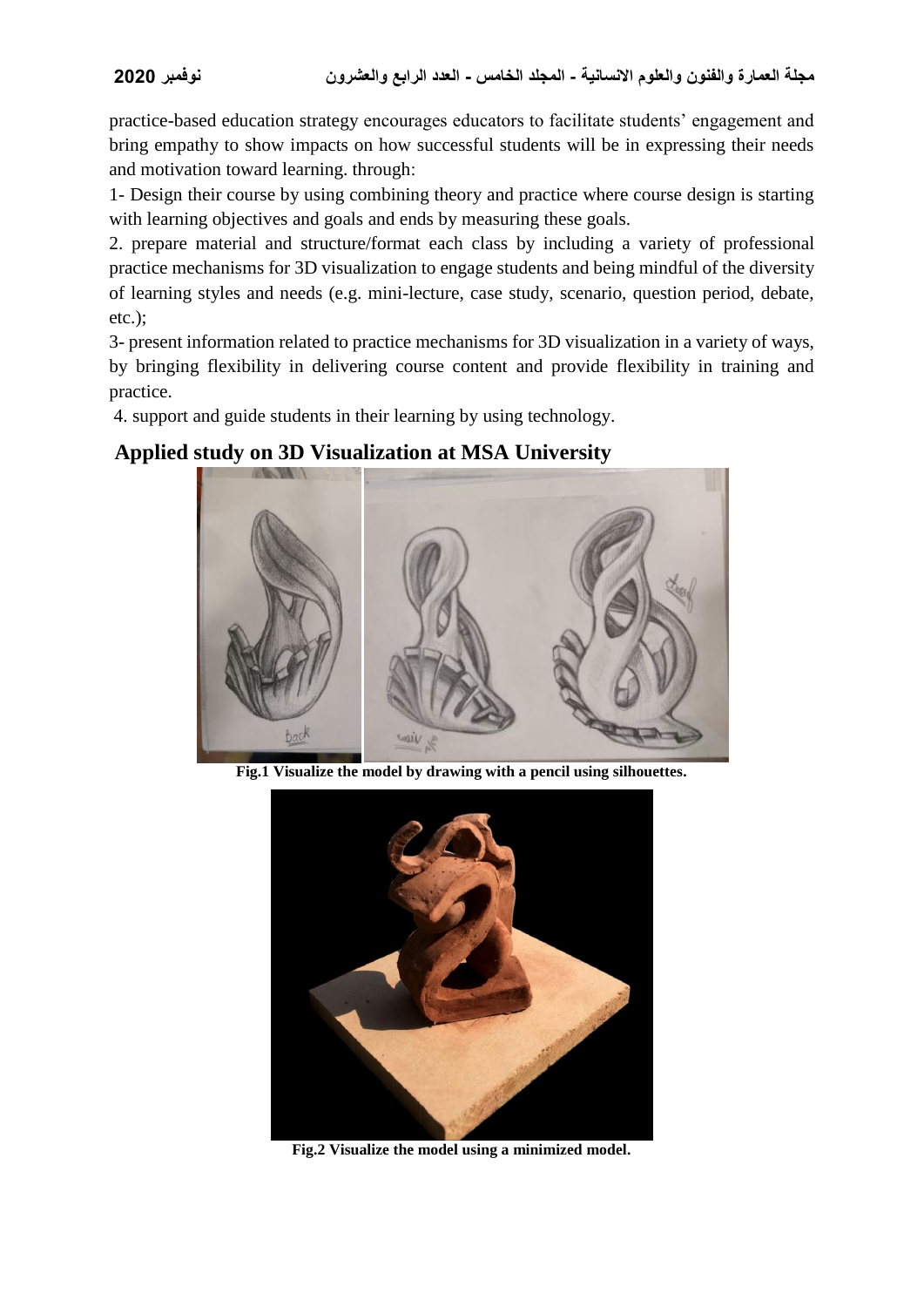

**Fig.3 Variety of models using different and varied materials (1) gypsum (2), (3) foams (4) wire.**



**Fig.4 The variety of formal treatments using deletion and addition.**



**Fig.5 The variety of formal treatments using wire adaptation to achieve the desired dialogue.**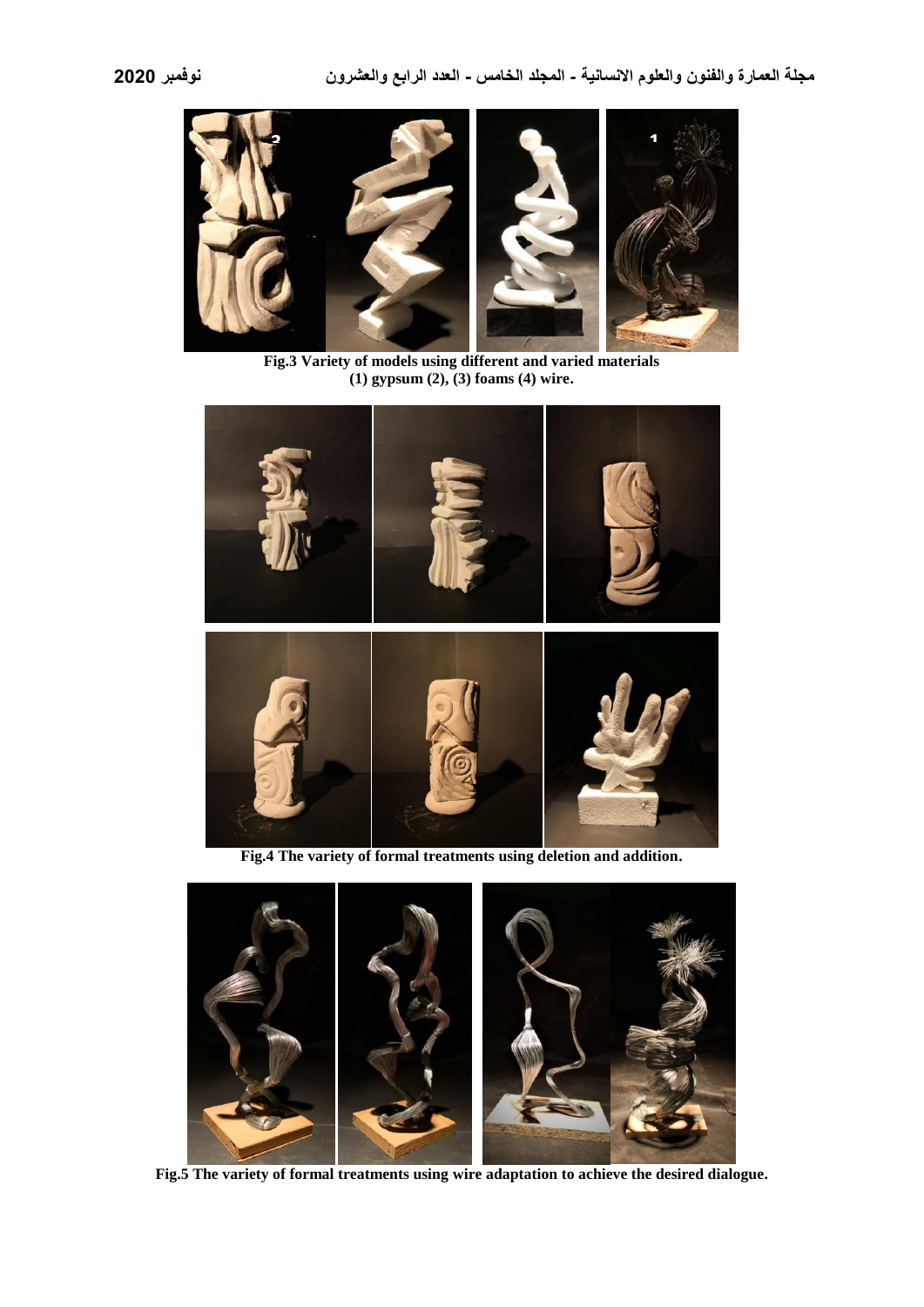

**Fig.6 The variety of formal treatments using deletion and addition.**



**Fig.7 The variety of formal treatments using junk art.**



**Fig.8 The diversity of creative visual vision from multiple vision angles.**